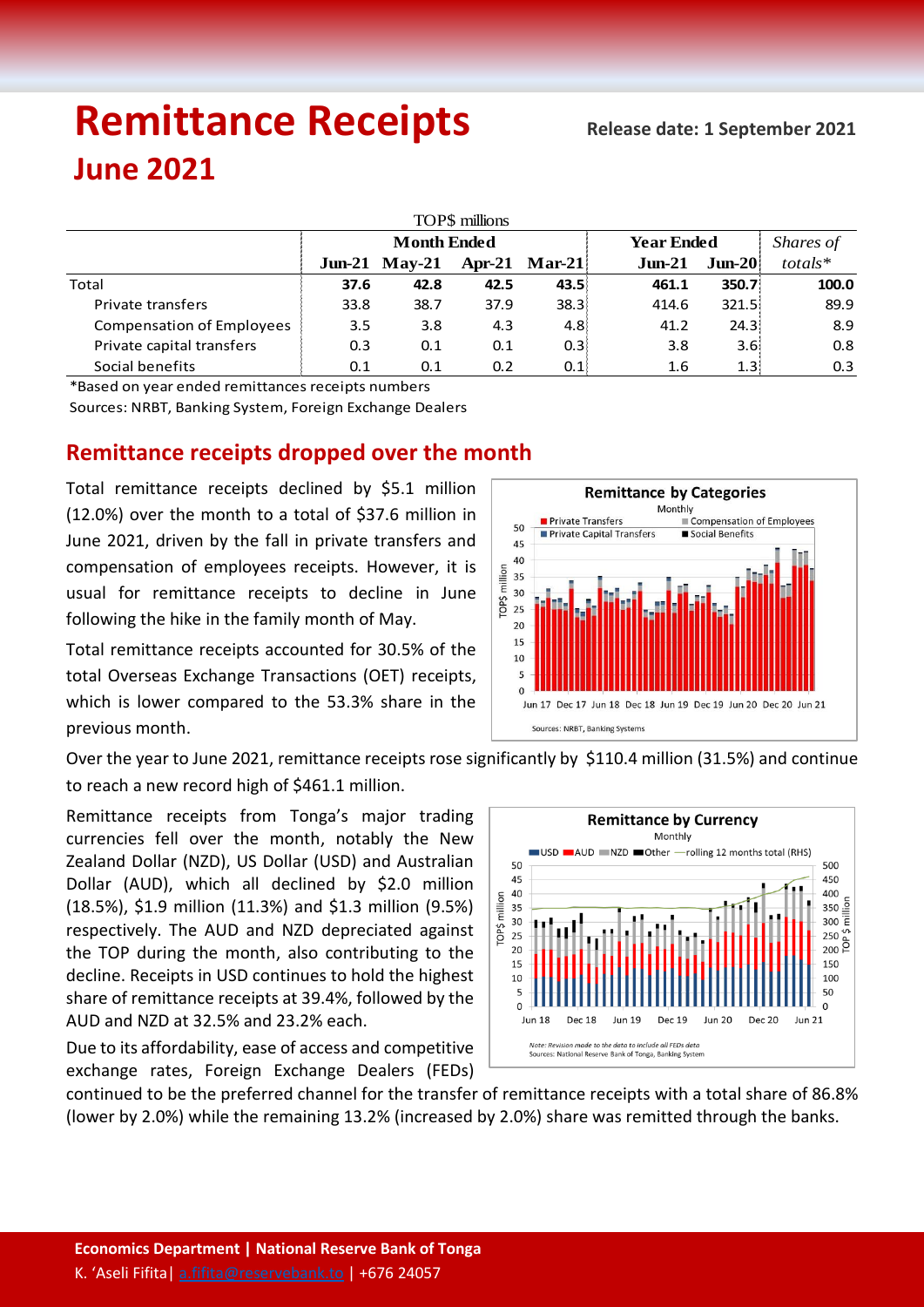#### **Private Transfers**

Private transfers receipts for June 2021, consisted mostly of monetary gifts for family support. It declined by \$4.9 million (12.7%) following the hike in the previous month. Despite the decline in private transfers during the month, remittances reached the highest record for June in the past 7 years at \$33.8 million. Annual church conferences and school anniversaries held during the month may have contributed to the inflow of private transfers receipts. However, private transfers receipts in USD, AUD and NZD all declined by \$2.3 million (13.8%), \$1.1 million (9.4%), and \$1.7 million (18.4%), respectively.

In year-ended terms for June 2021, private transfer receipts increased significantly by \$93.1 million (29.0%) and continue to hold the highest share of remittance receipts at 89.9% indicating the willingness of Tongan diaspora abroad to support their families during these times of economic downturn.

#### **Employee Compensation<sup>1</sup>**

The total compensation of employees continued to fall over the month by \$0.4 million (10.3%) in June 2021. This was primarily driven by lower receipts from seasonal workers from New Zealand and Australia, decreasing by \$0.3 million (21.2%) and \$0.1 million (7.9%) respectively. By end of June 2021, a total of 255 seasonal workers departed Tonga for Australia and may continue to support the inflow of receipts from seasonal workers in the upcoming months. Meanwhile, other wages and salaries also slightly fell by \$0.02 million (1.9%) during the month



and are mostly for expatriate workers of international organizations in Tonga.

Over the year to June 2021, the total compensation of employee receipts rose by \$16.9 million (69.6%). Thus, seasonal workers' receipts remained the largest component of employee compensation receipts at 69.1% share (compared to 68.7% share in 2021). Seasonal workers receipts from Australia and New Zealand both increased by \$11.4 million (362.2%) and \$5.2 million (59.4%), respectively over the 12 month period to June 2021. However, this may reflect improvements in data collection and identification of receipts from seasonal workers particularly from Australia by authorised dealers. The remaining 30.9% share attributes to other wages and salaries.

### **Private capital transfers & Social benefits**

Private capital transfers receipts slightly rose by \$0.1 million (79.2%) in June 2021 and are mainly for households' constructions and renovations. However, social benefits receipts slowly increased by \$0.04 million (64.9%) consisting mostly of retirement income. Annually, private capital transfers and social benefits both picked up by \$0.1 million (3.8%), and \$0.3 million (20.5%) respectively.

#### **Outlook**

 $\ddot{\phantom{a}}$ 

Remittance receipts are expected to remain steady in the upcoming months, supported by ongoing family assistance and receipts from seasonal workers. However, remittance receipts are expected to slowly rise towards the end of the year as we approach the Christmas seasons and holidays. Nevertheless, the

<sup>&</sup>lt;sup>1</sup> Employee compensation is the sum of wages and salaries from the seasonal workers abroad, Tongan residents working short term overseas, and resident employees serving foreign organizations.